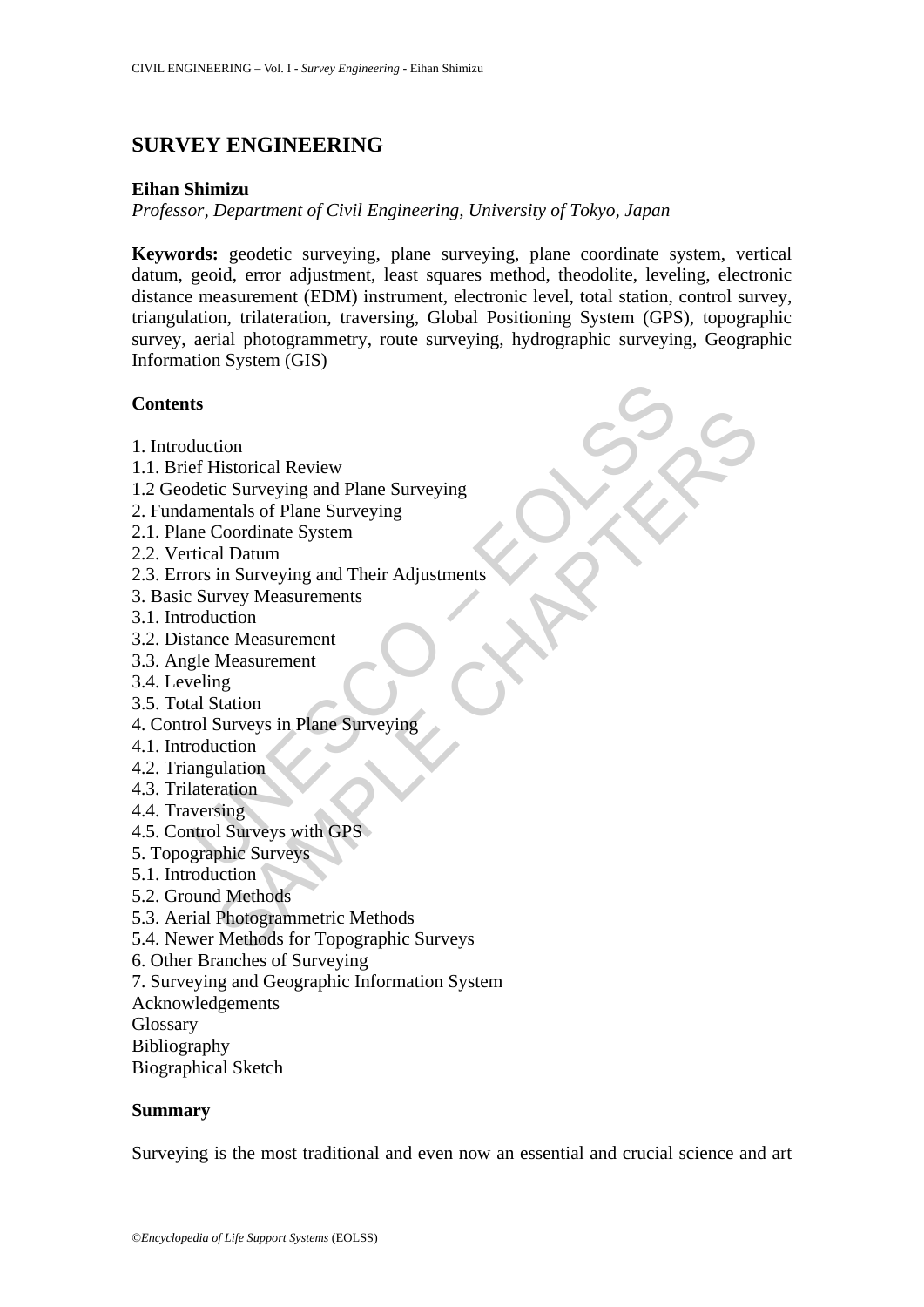So the natural and man-inate relatives also the computation on<br>the computation survey techniques such as plane table survey were<br>exame were to be investigated. For relatively small areas, total<br>rates an EDM device, an elec After World War II, aerial photogrammetry replaced them especiall<br>track After World War II, aerial photogrammetry replaced them especiall<br>treas were to be investigated. For relatively small areas, total station, w<br>s an EDM for human living environments and developments. It is divided into two broad categories: geodetic and plane surveying. This chapter is concerned mainly with plane surveying, which assumes, except for leveling, that the surface of the earth is horizontal. Surveying is generally classified into control survey, topographic survey, and other surveys for specific purposes. The control survey establishes precise horizontal and vertical positions of reference monuments, which serve as the control framework for subordinate survey projects. In the past, triangulation was used for control surveys as a unique reliable method. Since the emergence of electronic distance measurement (EDM) instrument, however, traversing has been a standard technique for control surveys. At present, Global Positioning System (GPS) is getting widely in use. The topographic survey is carried out for making topographic maps, which determines the positions of the natural and man-made features and the configuration of the terrain. In the past, ground survey techniques such as plane table survey were used for these purposes. After World War II, aerial photogrammetry replaced them especially if extensive areas were to be investigated. For relatively small areas, total station, which incorporates an EDM device, an electronic theodolite, and an onboard microprocessor in the same unit, is now a standard device. In addition, a branch of GPS called real-time kinematic GPS is expected to be a new technique for topographic surveys. A satellite that has a sensor of one meter of spatial resolution was successfully launched in 1999, and other satellites with similar spatial resolution are being planned. It is expected that satellite remote sensing with high spatial resolution would serve as an alternative method to aerial photogrammetry. This chapter provides an overview of these trends of surveying together with the historical backgrounds.

# **1. Introduction**

Surveying is the science, art, and technology of determining the locations of natural and man-made features on or near the surface of the earth, and presenting thus derived information in the form of numerical database, map, diagram and the other information media. It often involves subsequent data manipulation and analysis for design and planning of a variety of engineering works.

# **1.1. Brief Historical Review**

From earliest times surveying has been an essential art in the development of the human environment. It is quite certain that surveying has its origin in ancient Egypt. It can be easily imagined that humans needed some knowledge on surveying for the agricultural settlements, for instance, measurement of land boundaries and leveling for irrigation. Besides, the Great Pyramids in ancient Egypt could never have been constructed without knowledge of surveying. Many sciences including mathematics, astronomy, optics, aeronautics etc. have indeed made progress through needs for surveying, and surveying has benefited and developed through these sciences. Astronomical developments and invention of triangulation enabled the precise measurement of the form of the earth and made it possible to make continent and country scale topographic maps. The evolution of the least squares method by F. C. Gauss theoretically improved the error adjustment of measurement data. Photogrammetry made it possible to make topographic maps in remarkably short time and less expense. Surveying is still making progress together with such latest developments as electronics and space technology.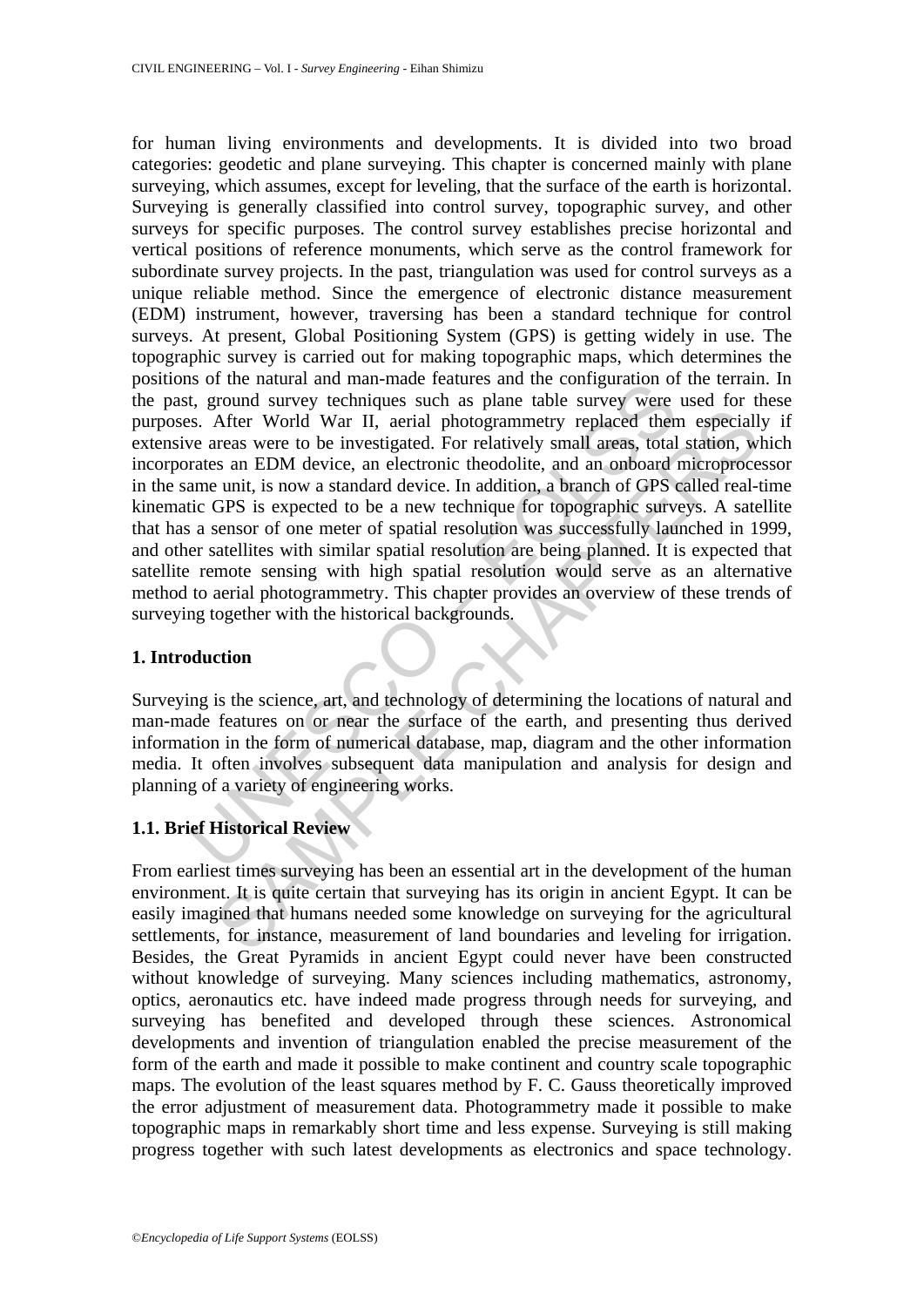Recently the positioning and observation of the earth have been possible by using satellites. Surveying can therefore be considered one of the most traditional as well as cutting-edge sciences and technologies.

# **1.2 Geodetic Surveying and Plane Surveying**

The principal art of surveying is the measurement of locations of points, i.e. positioning. The technology of positioning is scientifically based on geodesy. Geodesy is the science that treats of investigations of the form of the earth's surface and the relative locations of points on or near the earth. It is well known that the earth is an oblate spheroid, the length of its polar axis being somewhat less than that of its equatorial axis. To determine the positions of points, geodesists have traditionally approximated the form of the earth with an ellipsoid of revolution, which is called reference ellipsoid. Geodetic coordinate positions of points are established in terms of longitude and latitude based on the adopted reference ellipsoid. Thus, the type of surveying which takes into account the shape of the earth is referred to as geodetic surveying.

Homos or porms, geousasis nave tantinumal approximated the not<br>ellipsoid of revolution, which is called reference ellipsoid. Geod<br>is of points are established in terms of longitude and latitude<br>reference ellipsoid. Thus, t In the state of a content of a cylinder content in the state of the state with the state with the state with the state of the state and this referred to as geodetic surveying.<br>
Her hand, the area where we carry out surveyi On the other hand, the area where we carry out surveying for an actual task, e.g., determination of land boundaries and civil engineering work, is often very small portion of the earth. In such a case, the spheroidal shape of the earth may be neglected in the area concerned, and the surface of the earth may be reasonably assumed to be a plane. The type of surveying based on these assumptions is defined as plane surveying. The position of a point is given by rectangular coordinates that are defined in the fixed plane coordinate system, which is in general established for the area in question by the country. This chapter is mainly concerned with the plane surveying.

# **2. Fundamentals of Plane Surveying**

# **2.1. Plane Coordinate System**

Geodetic coordinates and plane coordinates are connected to each other. It is because the plane coordinates are established by projecting, mathematically, the geodetic coordinates on the surface of a cone or of a cylinder (or, in some cases, both). It is certain that the surface of a cone or of a cylinder can then be developed to a plane.

It should be noted that, since the surface of the ellipsoid is curved, no map projection can be made without any distortions. The Lambert conformal conic projection is often used as a projection on a cone. Distortions of this projection occur in the north-south direction; hence, it is used for regions with relatively short north-south dimensions. The projection on a cylinder is known as the Transverse Mercator projection. It is used for regions with relatively long north-south dimensions.

Since the geodetic coordinates are related to the plane coordinates, the products of the geodetic surveying are made available for the use in the plane surveying. Each country has determined accurately the geodetic coordinates, i.e. longitude and latitude, of a large number of points across the territory, and has established the stations marked by ground monuments. The plane coordinates of these points can be represented by map projections; hence, they are utilized as the control points in the plane surveying.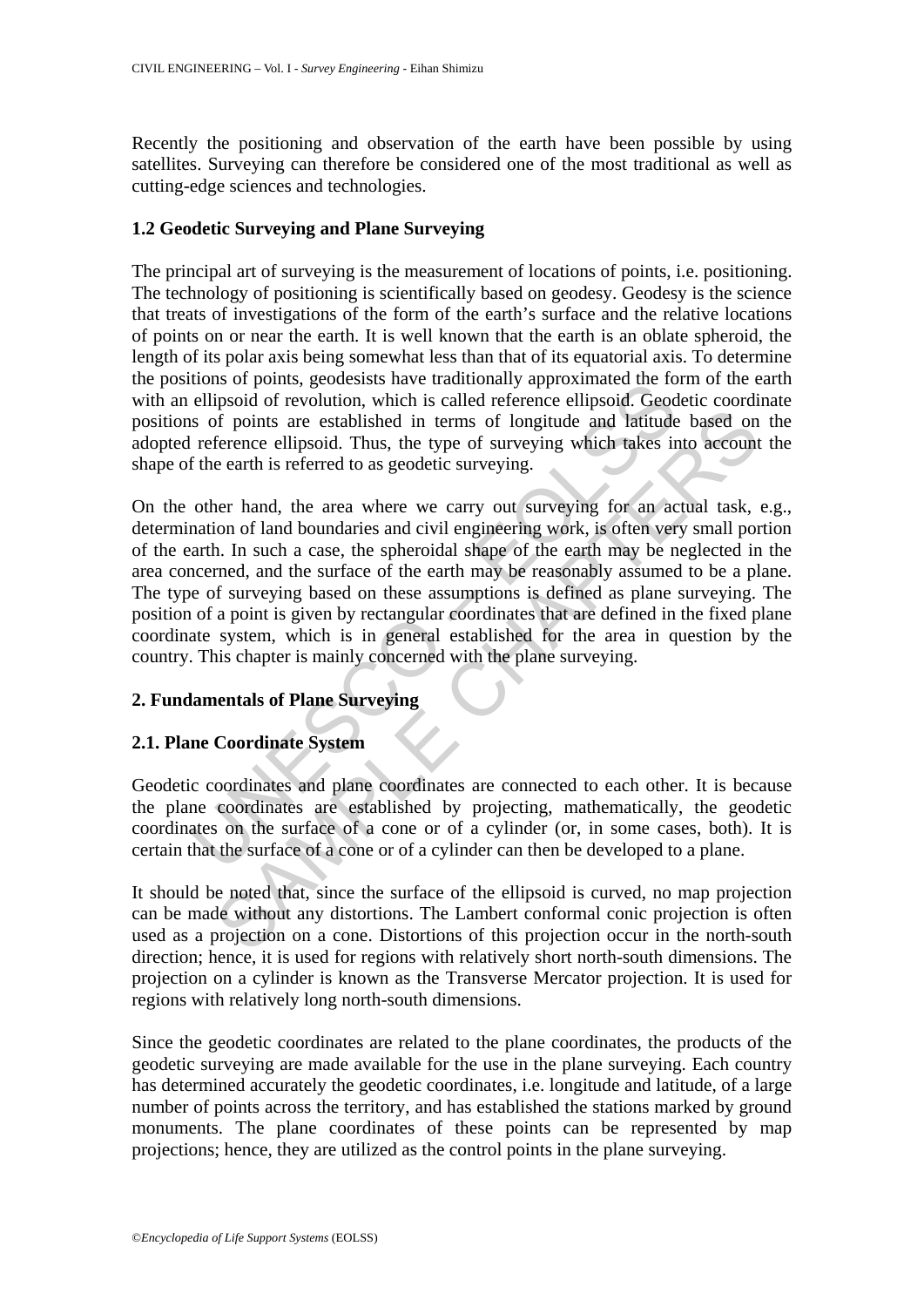# **2.2. Vertical Datum**

To determine the three-dimensional position of a point, it is necessary to define another dimension other than geodetic coordinates (longitude and latitude) or plane coordinates. This is information about height. The height of a point is defined as the elevation both in the cases of geodetic surveying and plane surveying. The elevation is the vertical distance from a reference level surface, which is called the vertical datum or the vertical datum surface. The geoid, which is an equipotential surface that passes through the mean sea level, is in general regarded as the vertical datum. The mean sea level is determined, normally by each country, as the average height of the sea's surface for all stages of the tide over a long period. It should be noted that the geoid is different from the reference ellipsoid. Since the geoid is an equipotential surface, it is undulated due to the uneven distribution of the earth's mass. Because of this, the geoid is different from the reference ellipsoid, which is mathematically defined as the ellipsoid of revolution.

Each country has established a large number of marked points whose elevations are known. These points are called bench marks. In plane surveying, it is assumed that some bench marks exist in the surveying area.

# **2.3. Errors in Surveying and Their Adjustments**

The tute over a rong period. It should be used uat the geont is<br>rencee ellipsoid. Since the geoid is an equipotential surface, it is usen<br>on distribution of the earth's mass. Because of this, the geoid is<br>rence ellipsoid, distribution of the earth's mass. Because of this, the geoid is different for eellipsoid, which is mathematically defined as the geoid is different for eellipsoid, which is mathematically defined as the ellipsoid of revolu As to be mentioned below, surveying is basically done by the various types of measurements: distance, angle, height, and their combination. Errors in these measurements are inevitable even if surveyors excise full care in making measurements. These errors are of two types: systematic and random. Systematic errors, as the name suggests, are errors that conform to a pattern or system. For example, a tape for measuring distance is known to be a certain length at some standard temperature. If the temperature when the taping is made is different from this standard temperature, a systematic error will occur. Systematic errors are generally eliminated by correcting theoretically or, sometimes empirically, measured values. Random errors, often called accidental errors, on the other hand do not follow a systematic pattern and are entirely based on the probability theory. Errors in measurements in fact include both systematic and random errors. Systematic parts of errors are usually eliminated first, and the remaining parts are regarded as random errors.

These random errors are statistically adjusted, and then most probable values of measurements are obtained. Since it can be reasonably assumed that random errors conform to a normal distribution (or Gaussian distribution), the most theoretically acceptable method for adjusting random errors is the least squares method. With this method, it becomes possible not only to obtain most probable values but also to statistically test the significance of them.

It should be noted that a random error can never be defined by a single observation. Now assume that a distance along a line is measured by a single trial of taping. Since only one value for the distance is obtained, there is no information about the possible error. If the distance is measured two times, the two values (usually different) will provide information on the error. Likewise, next, assume that a figure of a triangle is obtained by measuring three sides of the triangles. Also in this case, the shape of this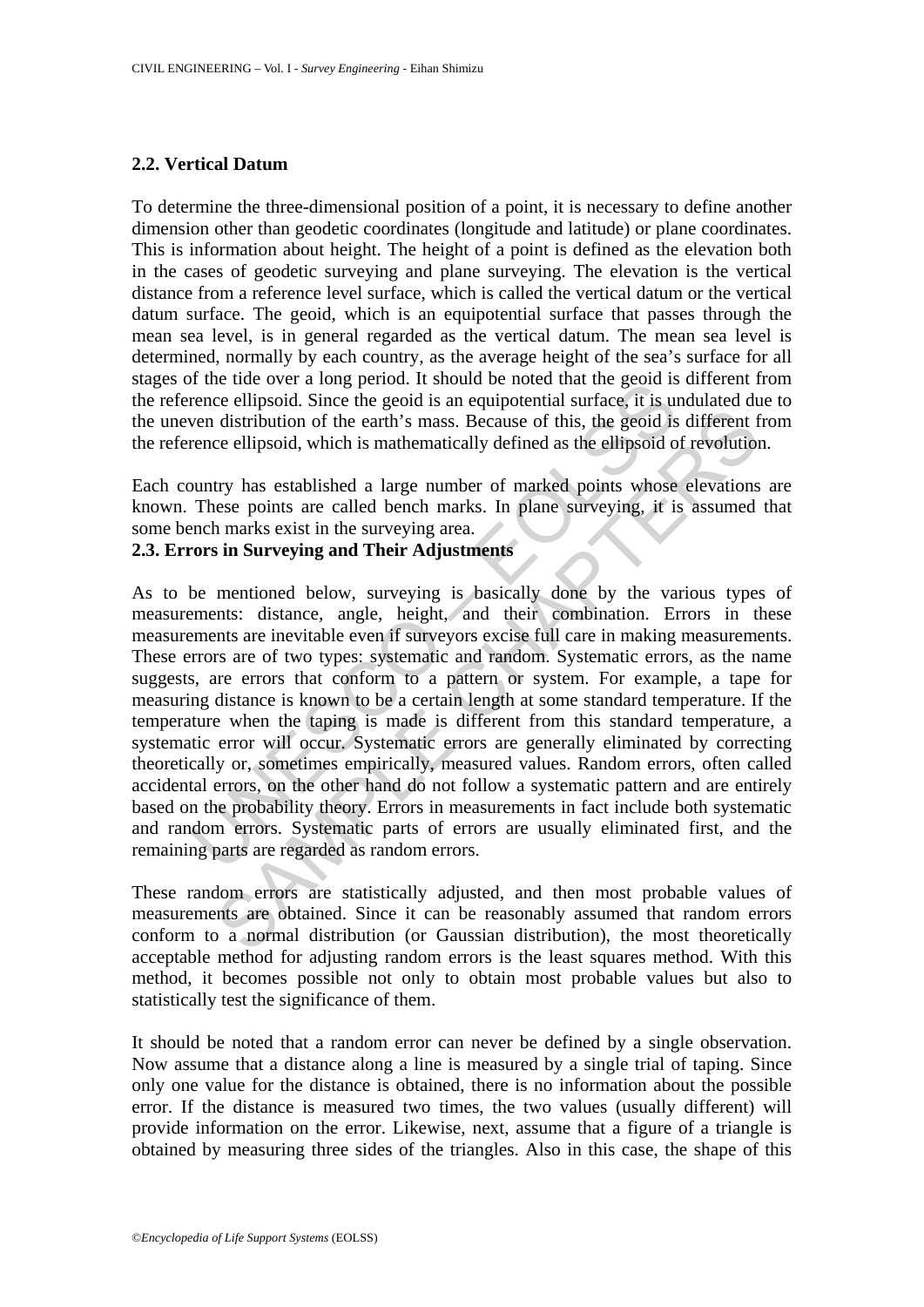triangle is uniquely specified and the error cannot be discussed. If, in addition to distances of three sides, one or more angles of the triangle are measured, the shape of the triangle will not be in general uniquely fixed, and the errors will be visible. In order to identify the existence of errors and to adjust these errors reasonably, redundant observations (i.e., more observations than are necessary to uniquely specify a value or a figure) are required. It is required to make as many redundant observations as possible, to adjust the errors with the least squares method, and to test the statistical significance. This is the best method to carry out highly accurate and reliable surveying. Especially, it is extremely necessary for control surveys, which are conducted to give control frameworks for subsequent surveys such as topographic surveys and engineering surveys.

#### **3. Basic Survey Measurements**

#### **3.1. Introduction**



Plane surveying is traditionally concerned with the field measurements of three fundamental quantities: (1) distance between two points; (2) the angle subtended at a point; and (3) the height of a point above some datum, normally mean sea level. From these measurements it is then possible to compute the three-dimensional positions of points.

Example Survey Measurements<br>
roduction<br>
surveying is traditionally concerned with the field measuremental quantities: (1) distance between two points; (2) the angle<br>
and (3) the height of a point above some datum, normally Interior<br>
weying is traditionally concerned with the field measurements of tal quantities: (1) distance between two points; (2) the angle subtended<br>
(3) the height of a point above some datum, normally mean sea level. Fure The Global Positioning System (See *Global Positioning System*) can perform the three-dimensional positioning, in general, with much greater accuracy and speed. In the mapping field, aerial photogrammetry (See *Photogrammetry*) has been a standard technique for the positioning of the natural and man-made features because of its efficiency. However, both GPS and aerial photogrammetry often confront some unavoidable constraints of overhead obstructions such as buildings and trees. That is precisely why conventional surveying methods based on measurements of distance, angle, and height are still essential for plane surveying.

# **3.2. Distance Measurement**

Distance measurements are carried out by many different methods. These include pacing, odometer, stadia (tacheometry), subtense bar, taping, electronic distance measurement (EDM) and others. Of these, taping and EDM are the most commonly used methods by surveyors today. In plane surveying the distance between two points means the horizontal distance. If the points are at different elevations, the distance should be measured between the plumb lines at both points; alternatively the physical distance between two points should be corrected to the horizontal distance based on the slope angle.

There are basically two types of tape in common use. Fiberglass tapes are generally used for measurement of short distances. Although not suitable for precise work, these are very convenient and practical for many purposes. For more precise measurement it is required to use steel tapes. In order to accomplish high accuracy with either fiberglass or steel tape, it is necessary to check periodically the graduation on the tape against a standard reference tape, the length of which is known to a higher order of accuracy. In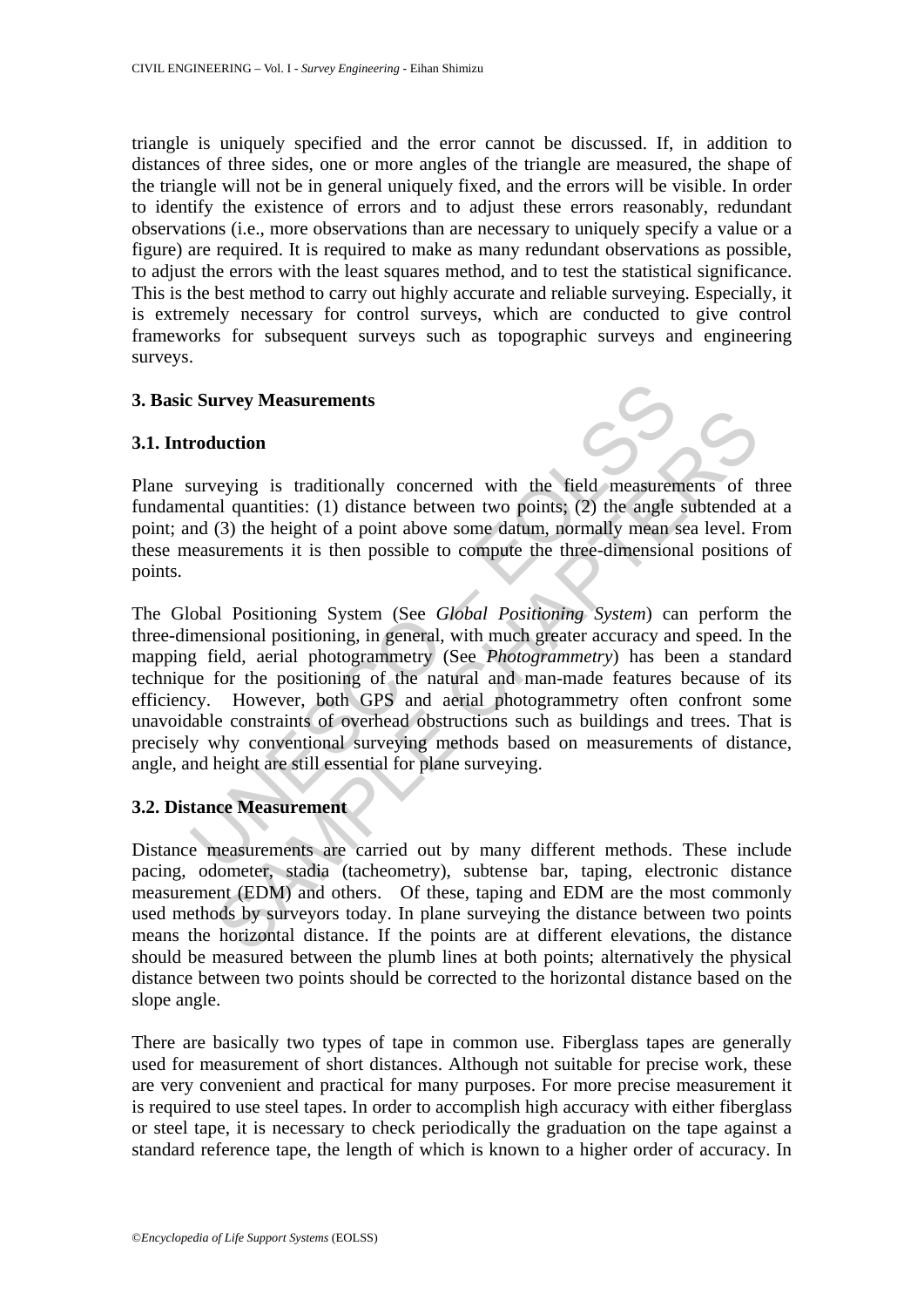addition, since the measured distance in the field has often length variations caused by differences of temperature and tension in the tape, it is vital to apply appropriate corrections to the measured distance.

Taping has been both the simplest and the most precise method of measuring distance until the development of EDM. In the past, invar tapes, which are made of special nickel-iron steel to reduce length variations caused by differences of temperature, were used for the precise measurement of baselines for triangulation for control surveys to be described later. Nowadays, however, taping is generally confined to the measurement of short distances, especially in the case not requiring highly precise measurement.

benefit of EDM equipment is one of the most remarkant of EDM determines length by indirectly<br>ing since World War II. The EDM determines length by indirectly<br>teen by an electromagnetic signal of known velocity to travel f<br>i by an electromagnetic signal of known velocity to travel from one p<br>in EDM instrument) to the other point (reflector as a target) and return,<br>e computed by measuring the phase difference between the transmitted<br>gnals. Alt The development of EDM equipment is one of the most remarkable advances in surveying since World War II. The EDM determines length by indirectly measuring the time taken by an electromagnetic signal of known velocity to travel from one point (transmitter in EDM instrument) to the other point (reflector as a target) and return. The time can be computed by measuring the phase difference between the transmitted and received signals. Although an observation of the phase difference of signal of unique frequency cannot determine the time, by using several types of signal each with a different frequency, it becomes possible to obtain the travel time through information on phase differences. The first EDM instrument was developed in the late 1940s. Due to advances in electronics and low-power light-emitting diodes during the late 1960s, the devices of EDM made outstanding progress in the aspects of accuracy, price, size (portability), operation (user-friendliness) and others, and have been widely used in surveying.

Prior to the introduction of EDM, distance measurements with high accuracy were made by taping. Precise taping is one of the most difficult surveying tasks, which demand large amount of labor. EDM instruments have made it possible to obtain accurate distance measurements rapidly and easily. The last development in the field of EDM instrumentation is a combination of a digital or electronic theodolite and a microprocessor. The resulting devices are called total stations or electronic tacheometers, which are described later in somewhat more detail.



TO ACCESS ALL THE **17 PAGES** OF THIS CHAPTER, Visit[: http://www.eolss.net/Eolss-sampleAllChapter.aspx](https://www.eolss.net/ebooklib/sc_cart.aspx?File=E6-37-02)

#### **Bibliography**

Anderson J.M. and Mikhail E.M. (1997). *Surveying: Theory and Practice, Seventh Edition*: WCB/McGraw Hill. [This is a widely used textbook of modern surveying]

Austin Barry B. (1997). *Errors in Practical Measurement in Surveying, Engineering and Technology*: